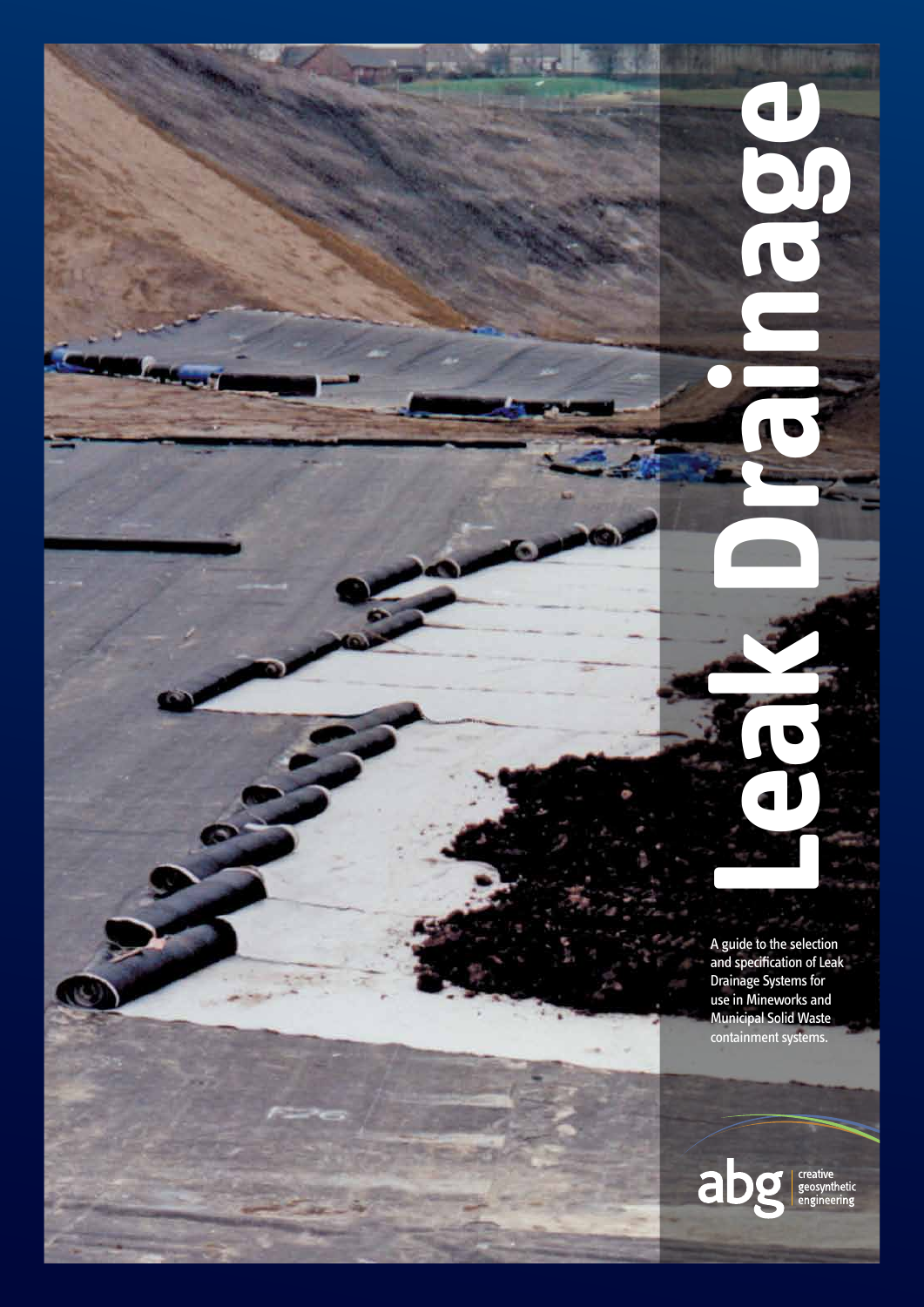| <b>Leakdrain</b>             | $4 - 5$   |
|------------------------------|-----------|
| <b>Design Considerations</b> | $6 - 7$   |
| Specifying Leakdrain         | $8 - 9$   |
| About ABG                    | $10 - 11$ |

# **Contents**

Mine Waste and MSW containment systems, especially those designed for containing hazardous materials, are lined using a dual liner system. Positioned below the primary liner and above the secondary liner is a drainage layer designed to collect leakage and often called a Leak Detection System (LDS).

Any leakage through the primary liner must be intercepted by the drainage layer and then quickly and effectively directed to a collection point. The main purpose of this drainage layer is to reduce the hydrostatic head on the secondary liner thereby minimizing the risk of contaminants entering the ground water.

This drainage layer also allows detection and monitoring of any leakage and it is this secondary function that has entered general usage to identify the layer. This secondary function is important as a means by which to demonstrate that the containment system complies with local regulatory requirements.

Traditionally the leak drainage layer has consisted of crushed stone or sand, possibly up to 300mm thick. The key requirement for effective performance is that the leak drainage layer must have extremely high lateral permeability. For this reason (and others), high performance drainage geosynthetics are increasingly used as an alternative.

Good geosynthetic drainage has extremely high lateral permeability which means that leakage is removed before it can endanger groundwater below the containment. The geosynthetic is much thinner than the crushed stone which means that transport is significantly reduced thereby reducing the carbon impact of the project.

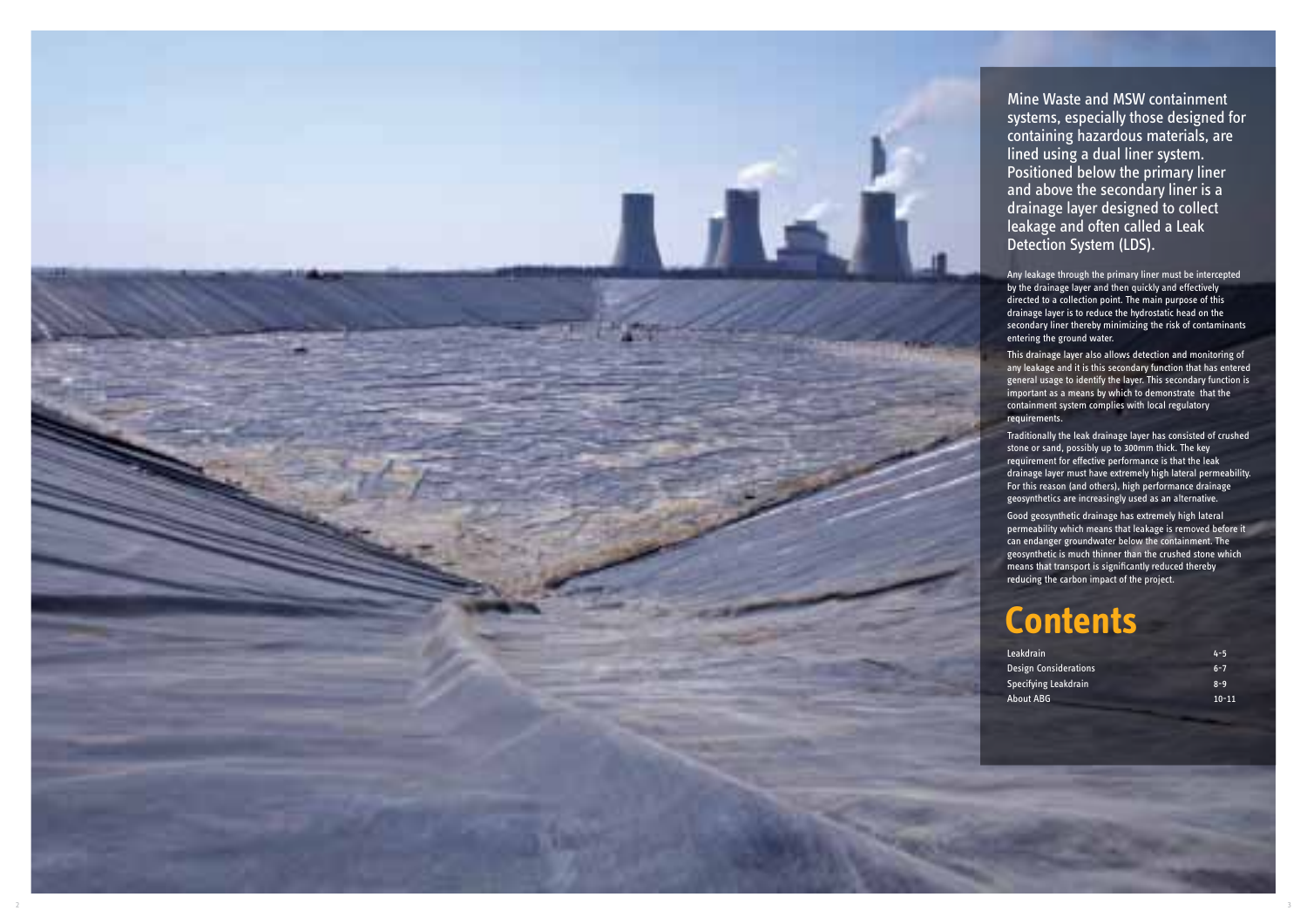# **Leakdrain**

# **Leakdrain inbetween a geomembrane and a CCL/GCL**

When Leakdrain is positioned beneath a CCL or GCL it is laid cuspates down to prevent the void being compromised by the liner above. As an alternative, Pozidrain may also be used in this situation laid with the geotextile faced up. In this instance the filter geotextile prevents material encroachment into the void space.

Leakdrain is designed specifically as a drainage layer between primary and secondary barriers in containment systems and is widely used in the construction of landfill cells, mine waste storage facilities and lagoons.

It comprises a single cuspated core with very high long-term compressive strength and high in-plane multi-directional flow capacity. Should a leak occur in the primary liner then these characteristics allow the safe removal of leachate and other particle laden liquids without risk of clogging, even under the high loads associated with these applications.

Pozidrain comprises the same cuspated core as Leakdrain and so offers all the benefits of strength, creep resistance and flow but offers the additional benefit of an integral filter geotextile bonded to the cuspates. This geotextile allows fluids to freely enter the drainage core but prevents intrusion when used beneath a CCL or GCL barrier. Leakdrain, placed cuspates down, can also be used in this application. Pozidrain can also be used when additional stability is required on steep slopes. Both Leakdrain and Pozidrain have extremely high lateral permeability as required for effective leak drainage systems.

Both Leakdrain and Pozidrain can be installed quickly and easily without specialist equipment and with simple training for the installation team.



# **Leakdrain between two geomembranes**

Leakdrain can be placed between two geomembranes to form the LDS. In this situation Leakdrain is laid with the cuspates upwards.

4

# **Waste**

# **Cushion Layer**

**Drainage Layer** Pozidrain as leachate drainage layer

# **Protection Geotextile**

**Primary Barrier** Geomembrane barrier Composite Clay Liner or Equivalent GCL

#### **Leak Detection System**

Leakdrain installed cuspates down to prevent intrusion into drainage void. Positioned between Primary and Secondary barrier to manage leaked fluids. Pozidrain can also be used in this location geotextile laid upwards.

**Secondary Barrier** HDPE geomembrane barrier

**Compacted Clay**

**Cushion Layer**

**Existing Ground**



# **Waste**

**Cushion Layer**

### **Primary Barrier** Geomembrane barrier

# **Leak Detection System**

Leakdrain installed cuspates up. Positioned between Primary and Secondary barrier to manage leaked fluids.

### **Secondary Barrier** HDPE geomembrane barrier

**Protection Geotextile**

**Existing Ground**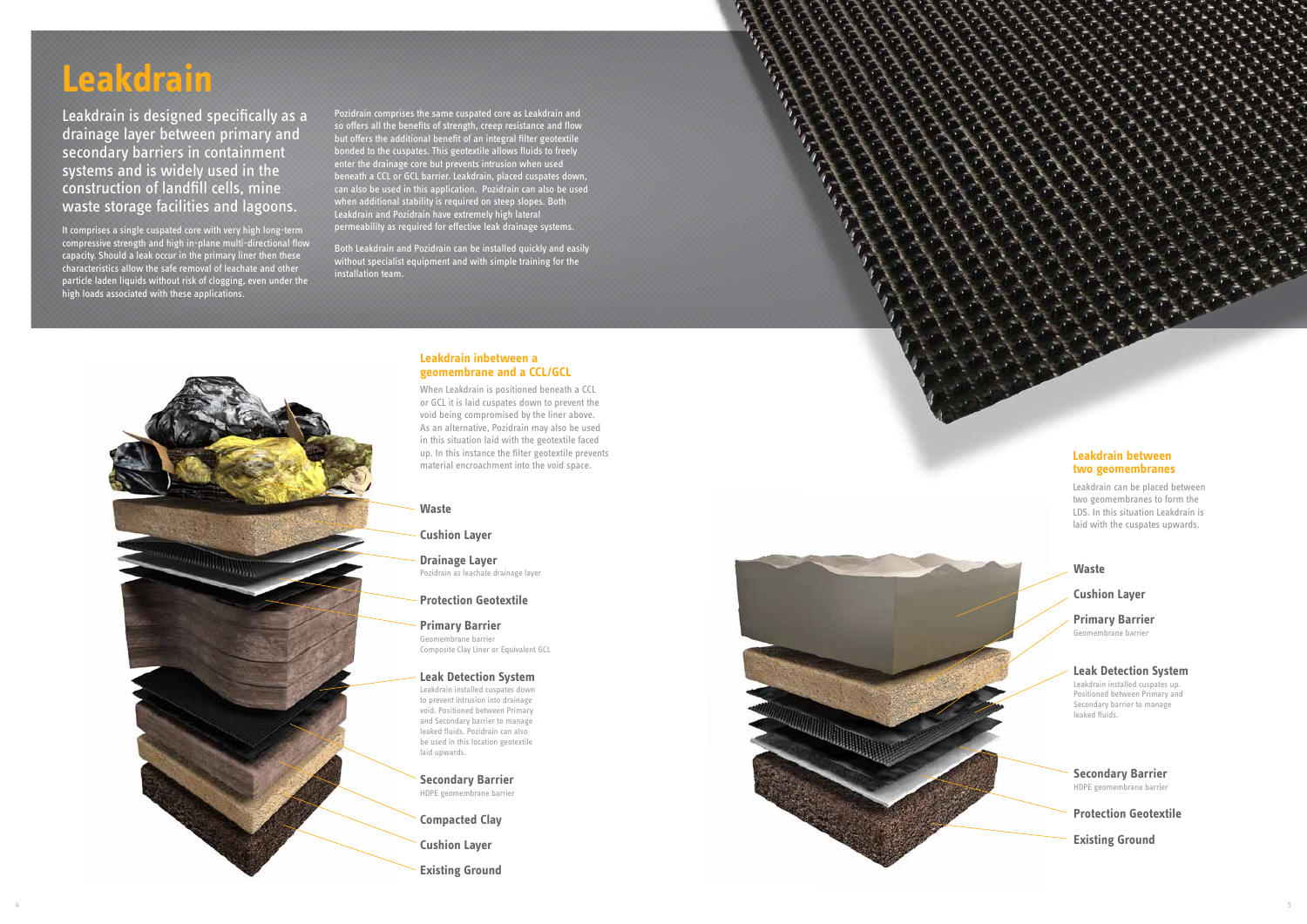# **Selecting the Drainage Layer**

The key performance is the in-plane flow capacity (l/m·s) under long-term load and with minimal hydrostatic head. Optimisation of these criteria implies that the leak drainage layer is relatively thin, with extremely high in-plane permeability (m/s) and excellent resistance to creep at design load.

The in-plane flow capacity of the leak detection layer must be a factor of safety greater than the expected leakage rate so that the flow remains unconfined.

Several design methods have been published but the definitive reference paper is the research of Giroud et al\* which indicates, amongst many other things, that sand is a very poor leak drainage layer and that gravel and geocomposite drainage perform well. This conclusion is based on the high in-plane permeability of gravel and high performance geocomposites (typically >0.24m/s).

# **Compressive Strength and Flow Capacity**

Geocomposite compressive strength and in-plane flow capacity are inextricably linked. When subjected to compressive load the geocomposite will compress, the flow channels will reduce in height and therefore the in-plane flow capacity will reduce. This reduction in flow is minimised with a high performance geocomposite such as Leakdrain, as indicated by the performance figures in the comparative chart on Page 8. Specification of compressive strength without an associated flow capacity is meaningless.

The design compressive load is the product of the density and depth of the waste. Over the design life of the facility this compressive load will result in an on-going reduction in thickness and hence flow capacity of the geocomposite, this is called creep.

The in-plane flow capacity of a leak drainage layer is proportional to the hydraulic gradient. The base of a waste storage facility will typically be at a gradient of around 3%.

The convention is to show comparative performance figures at a gradient of 1 (corresponding to vertical flow). An approximation to the in-plane flow at 3% gradient can be obtained by taking 3% of the HG1 performance. Leakdrain actually performs better at low gradients than this approximation suggests. Leakdrain flow charts at all gradients are available from ABG.

The in-plane flow capacity of Leakdrain is determined and tested to EN ISO 12958 and ASTM D4716. For Leakdrain testing is undertaken between two hard platens to simulate an installation between two HDPE geomembranes. For Pozidrain testing is undertaken between a hard and a soft platen, the soft platen being positioned over the bonded geotextile to simulate a CCL or GCL which will apply pressure onto the geotextile and not just the core.

### **Chemical Resistance**

All materials used in the lining system must able to withstand prolonged contact with any pollutants contained. Leakdrain is manufactured from HDPE which is used extensively in forming lining systems and is capable of withstanding long-term exposure to a wide range of chemical compounds.

ABG can provide advice for specific chemicals and will manufacture Leakdrain in grades with enhanced performance when required.

#### **Leakage**

A single geomembrane or GCL will leak as a result of it's permeability and as a result of holes. The liner permeability will be specified as 1x10-11m/s, which is very small but will result in a leakage of 10 -10,000 litres/hectare/day. Despite the best CQA the geomembrane will have holes after construction. A 1cm<sup>2</sup> hole will leak at a rate of 30 - 10,000 litres/hectare/day and there could be 15 holes per hectare. Both of these leakage rates are influenced greatly by the depth of liquid above the geomembrane or GCL barrier.

A single geomembrane is not sufficient to achieve a secure containment. A composite system comprising an HDPE geomembrane and a GCL or clay barrier together will reduce the leakage rate by a factor of 10 but that still results in significant loss of contaminants into the ground below. The most secure system is to provide a competent leak drainage layer between the two barriers. This will reduce the leakage rate by a factor of 100.

The leakage from the leak drainage layer is collected by pipes and pumped back into the storage facility. This allows the leak drainage layer to perform it's second function which is to provide monitoring of the actual leakage through the primary barrier. Regulations will stipulate that within the permit for the facility will be an action leakage rate (ALR) which will be project specific. If the detected leakage exceeds the ALR then by a predetermined response plan, operational changes will be made until the leakage falls below the ALR. As an indication the following values have been proposed in the literature

| Action Leakage Rates (litres per hectare per day) |      |
|---------------------------------------------------|------|
| Composite Liner (CCL)                             | 200  |
| Single layer (Geomembrane)                        | 2000 |

#### **Installation**

Compared to other materials traditionally used in the construction of leak detection layers, Leakdrain offers a lightweight solution. This means a much greater area can be covered per load arriving on site, resulting in a reduction of the haulage required, and improving the CO2 balance of the site.

Leakdrain arrives on site in large rolls that allows installation to be completed quickly and easily without the need for heavy equipment trafficking the liner below and reducing the chance of damage occurring.

Leakdrain installation instructions are available from the ABG website.



# **Design Considerations**

A leak drainage and detection layer is an essential feature of a secure containment for hazardous wastes. The risk of groundwater pollution is minimised by means of a primary barrier, a leak drainage layer and a secondary barrier.

The primary barrier will be specified, selected and constructed to have minimal permeability but even so it will not be totally impermeable. The contained waste liquid will escape through the primary barrier by advection and diffusion as well as escaping through imperfections. The rate of escape of waste liquid through a barrier is governed by the liquid head acting upon it. Reduce the head, reduce the leakage.

The primary function of the leak drainage layer is to reduce the hydrostatic head on the secondary barrier. The leak drainage layer achieves this as a result of it's extremely high lateral permeability. This means that any leakage through the primary barrier is removed as soon as it arrives. Consequently, the hydrostatic head on the secondary barrier is reduced to a minimum and therefore the escape of contaminants through the secondary barrier is minimised. In this way, the primary barrier, leak drainage layer and secondary barrier are significantly more effective than a simple combination of two barriers alone.

The required in-plane flow capacity of the leak drainage layer will be determined by the Action Leakage Rate (ALR) which itself will be governed by local regulations. Factors to be considered are the confining pressure, the gradient and length of slope to the collection pipe, the permeability and defect rate of the primary barrier, temperature, chemical composition of the waste and the design life of the project.

ABG can provide project specific design guidance upon request.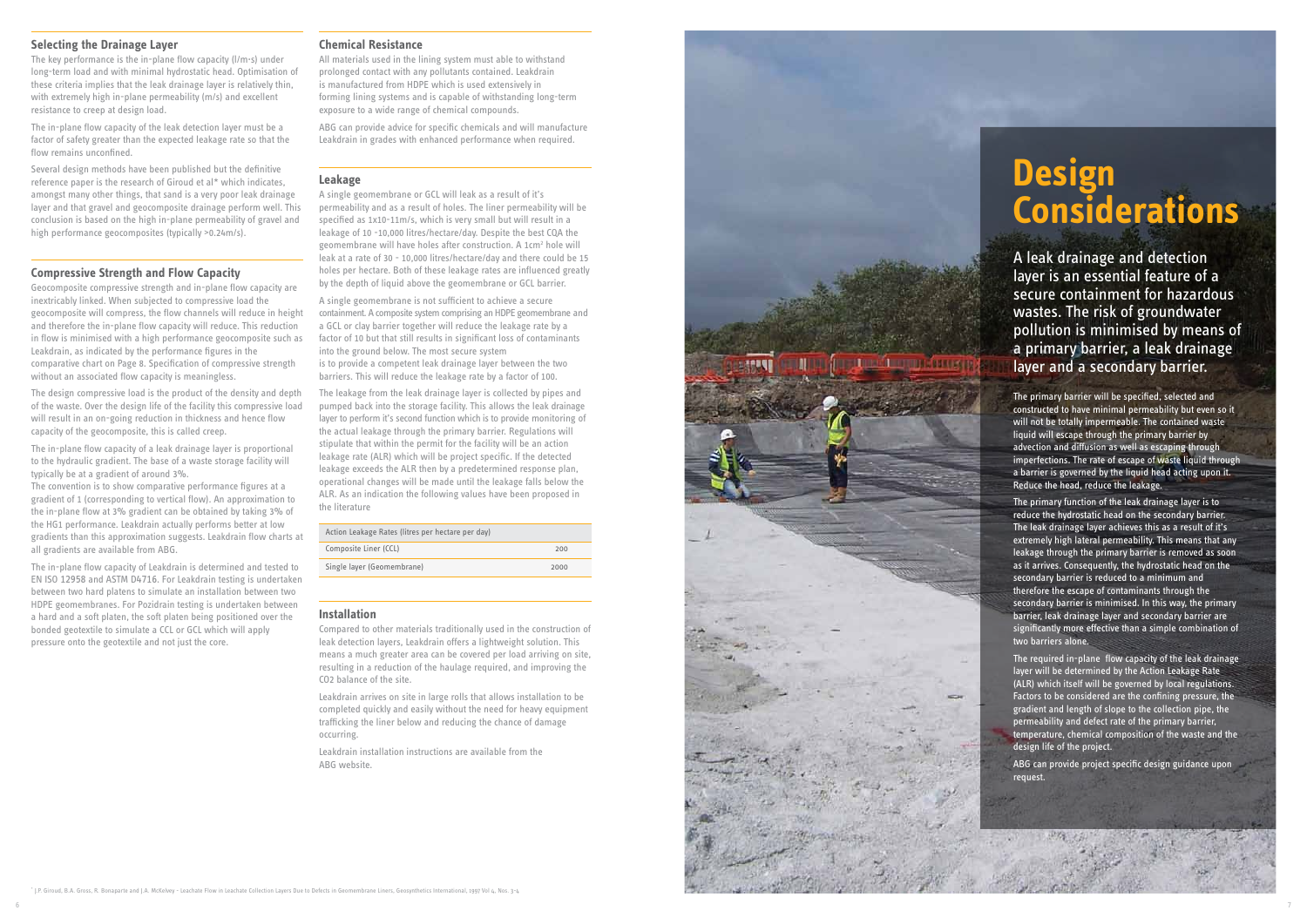# **Specifying Leakdrain**

Leakdrain is available in a range of standard thicknesses and core strengths making it suitable for many leak drainage layer applications, even when high flow is required under high load. Tailored products are produced for extreme performance in specific applications.

Standard specification clauses for specific grades of Leakdrain are available by contacting the Technical department or the following text can be used in conjunction with the relevant product datasheet to form a clause for use in specification documents.

1. The manufacturer of the geosynthetic leak drainage layer shall be certified to ISO9001 and maintain current independent test reports verifying performance data.

2. The leak drainage layer shall comprise a cuspated HDPE (High Density Polyethylene) geosynthetic. Drainage nets and random fibre geosynthetics shall not be permitted.

3. The geosynthetic drainage layer shall be permeable one side and be supplied in rolls with a minimum width of 2.2m.

This chart is intended as a quick indicator of flow capacity at a range of pressures. The chart includes a reduction to allow for the effects of creep. The chart indicates comparative flow performance at HG=1 (Vertical) and 20°C to EN ISO 12958 hard platens.

> 4. The rolls shall be laid into position such that the sheets overlap laterally by a minimum of 100mm. All fixing and cutting details shall be in accordance with the manufacturer's instructions.

5. The geosynthetic drainage layer shall have a mean MD & CMD in-plane flow capacity when tested to EN ISO 12958 (hard platens) at hydraulic gradient 1 and confining pressure of XXkPa of at least XX l/m·s.

It should not be considered a guide for design and must not be used so. Advice on the exact product specification for your application is available without obligation by contacting the ABG Technical Team on +44 1484 852250 or by email to technical@abgltd.com.

> 6. The geosynthetic drainage layer shall have less than 20% creep in 100 years at the confining pressure of XX kPa when tested to ASTM D7361 .

> 7. A suitable geosynthetic leak drainage layer meeting specification is Leakdrain [Insert full product code] as manufactured by ABG.

# **Comparative Performance**

Leakdrain is available in three core thickness grades 3mm, 5mm and 6mm and in three strength grades Standard, Super and Hyper for long-term loadings up to 250kPa, 500kPa and 1000kPa respectively. The chart shows indicative performance plotting flow rate in the machine (MD) and cross-machine direction (CMD) against long-term load for 100 years duration.

Flow in MD and CMD directions allows Leakdrain to be used on gradients in multiple directions.







### **Multi-directional flow**

Crushed stone drainage has equal flow in all directions. For true equivalency, the geosynthetic drainage layer must also have multi-directional flow because containment bases often have multi-directional gradients. Multi-directional flow means that in the event of a blockage the liquid simply flows around the affected area. Leakdrain has true multi-directional flow, many other geosynthetics including geonets and random fibres do not.



#### **Long-term creep**

Creep is the time dependent change in the thickness under constant load. Creep affects all materials but is noticeable with long-term loads on plastics. The Stepped Isothermal Method (SIM) to ASTM D7361 allows the magnitude of the creep at any particular load for 100 years or more to be determined accurately in just a few days. Leakdrain had been extensively SIM tested and as a result Leakdrain can be used confidently at high loads for more than 100 years.



#### **Leakdrain Collector Pipe Detail Leakdrain creates extra capacity**

**and reduces hydrostatic head**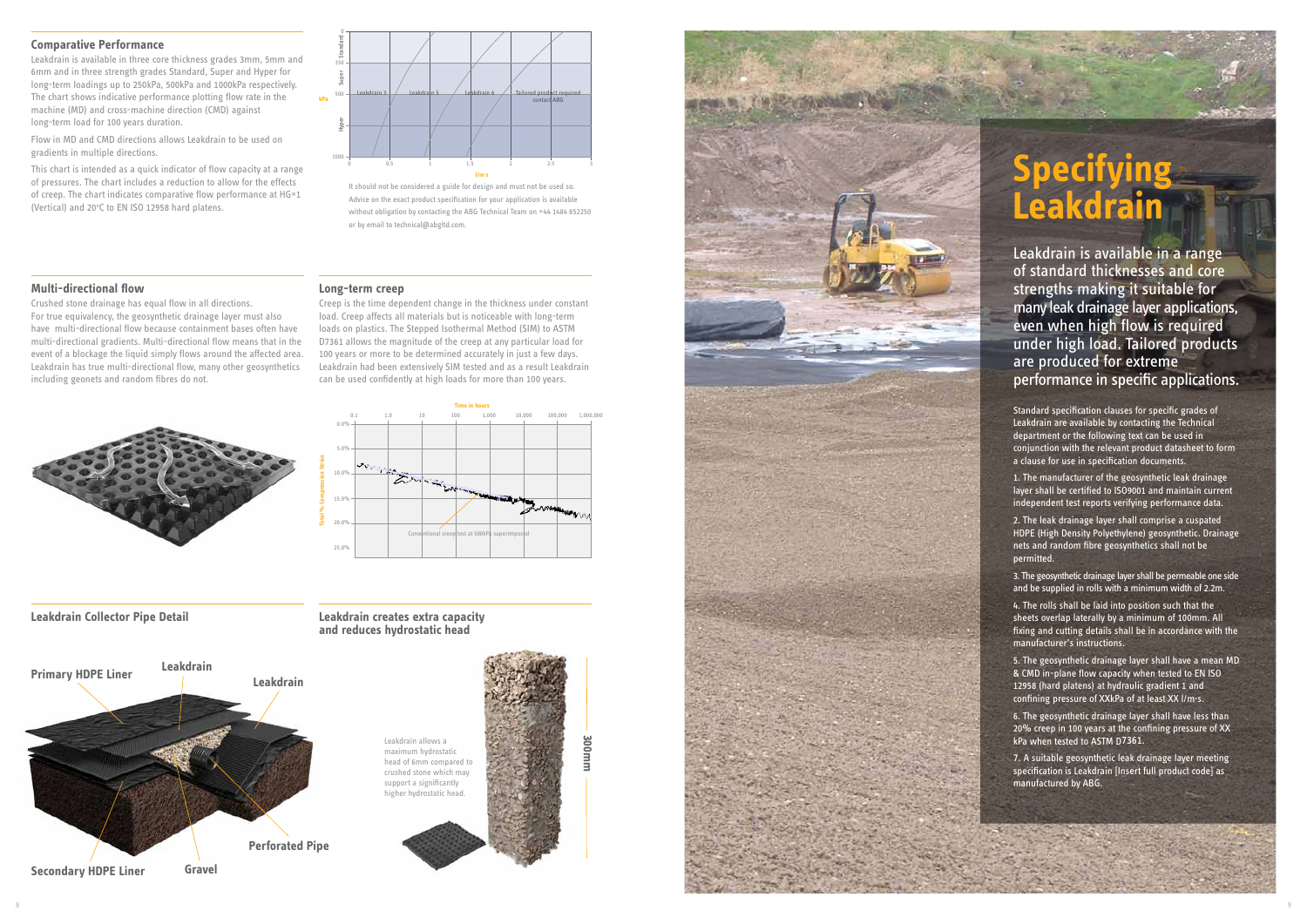ABG is a market leader in the design, development, manufacture and technical support of high performance geosynthetic systems for use in a wide range of waste management and environmental containment applications.

ABG's involvement in lining systems goes back over twenty five years and we have a complete range of products developed specifically for use in these technically demanding applications. During this period we have supplied projects globally in excess of 50 million square metres.

Formed in 1988, based in the UK in Meltham, close to Manchester, ABG has attained an excellent reputation for developing quality products and delivering outstanding service. The ability for rapid product development ensures that the most innovative, up to date and cost effective solution can be found for many engineering challenges including basal lining systems, capping systems, reinforced earth applications and high performance drainage.

Technical support is provided by our trained and experienced staff, many of whom are Chartered Civil Engineers. This extensive support extends to full design, design validation, feasibility studies, cost advice and advice on meeting regulatory requirements.

ABG is active on UK and international technical committees to develop guidance and best practice to increase knowledge of geosynthetics and provide effective codes and regulations.

**technical +44 (0)1484 852096 email technical@abgltd.com sales +44 ( 0)1484 852250 email export@abgltd.com web www.abgltd.com**

# **About ABG**

# **Groundwater Drainage**

Site investigations frequently reveal the presence of groundwater within the development area. Even small amounts of groundwater can create difficult conditions for construction of the containment facility. Groundwater may also create damaging buoyancy forces on the containment barrier layer.

Pozidrain is an effective groundwater drainage layer that intercepts and transmits groundwater flow safely to collector pipes.

#### **Veneer Soil Stability**

Geomembranes are often protected by a thin veneer of cover soil placed directly over the top. The poor friction interface between the soil and the geomembrane can lead to instability and possible erosion occurrences in the soil layer.

Erosaweb is a flexible polymer geocell that provides long-term stability to hold the cover soil in place. It works by containing the soil within its cellular matrix. When used over a geomembrane the Erosaweb is often laid over and tied to a Trigrid geogrid

## **Gas Venting Below Lagoons**

Liquid storage lagoons with geomembrane or GCL liners are vulnerable to gases rising from the ground.

Small volumes of naturally occurring ground gas can give rise to huge forces that create 'whales' in the geomembrane and render the facility unserviceable.

Fildrain geocomposite laid in a lattice on the formation beneath the geomembrane will vent gases away safely and ensure that the full storage capacity of the facility is achieved.

#### **Other Systems**

ABG manufacture a wide range of geosynthetic materials. **Webwall** - Retaining wall system with vegetated face and

use of site fill that offers a cost effective alternative to gabions. **Deckdrain** - Geocomposite for water pressure relief behind retaining walls.

**Erosamat** - A range of natural and synthetic erosion control mats.

**Abweb** - Three-dimensional cellular matrix for the formation of site access roads.

**Pozidrain** - Geocomposite drainage layer for capping, restoration and the drainage of basal side slopes.